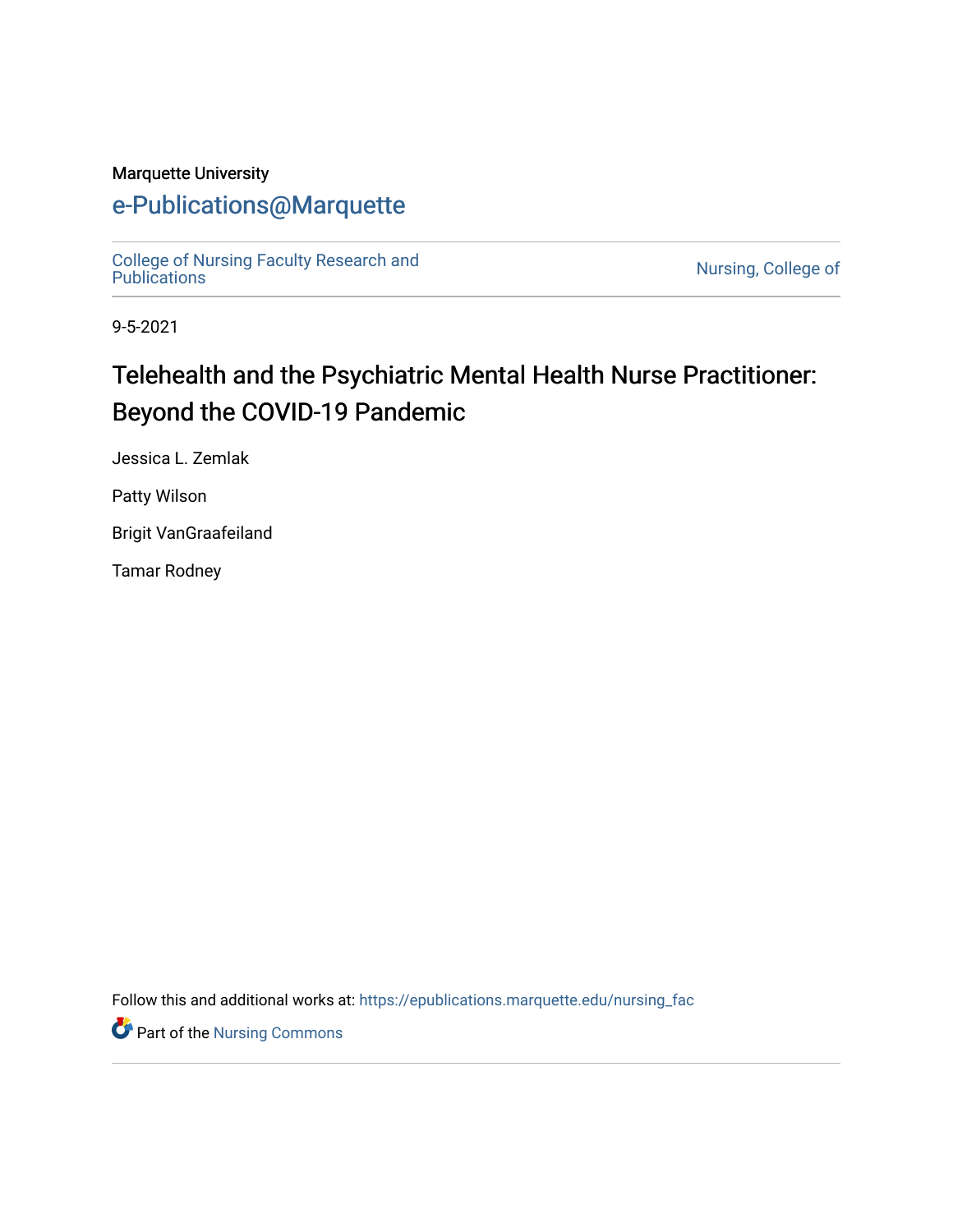**Marquette University**

# **e-Publications@Marquette**

## *Nursing Faculty Research and Publications/College of Nursing*

*This paper is NOT THE PUBLISHED VERSION***.**  Access the published version via the link in the citation below.

*Journal of the American Psychiatric Nurses Association*, Online prior to print (September 5, 2021). [DOI.](https://doi.org/10.1177%2F10783903211045119) This article is © SAGE Publications and permission has been granted for this version to appear in [e-](http://epublications.marquette.edu/)[Publications@Marquette.](http://epublications.marquette.edu/) SAGE Publications does not grant permission for this article to be further copied/distributed or hosted elsewhere without the express permission from SAGE Publications.

# Telehealth and the Psychiatric Mental Health Nurse Practitioner: Beyond the COVID-19 Pandemic

Jessica L. Zemlak Johns Hopkins School of Nursing, Baltimore, MD Patty Wilson Johns Hopkins School of Nursing, Baltimore, MD Brigit VanGraafeiland Johns Hopkins School of Nursing, Baltimore, MD Tamar Rodney Johns Hopkins School of Nursing, Baltimore, MD

Abstract

Objective:

Examine the advantages, disadvantages, and challenges of telehealth for the psychiatric mental health nurse practitioner (PMHNP) in practice and student education. Describe areas for future research and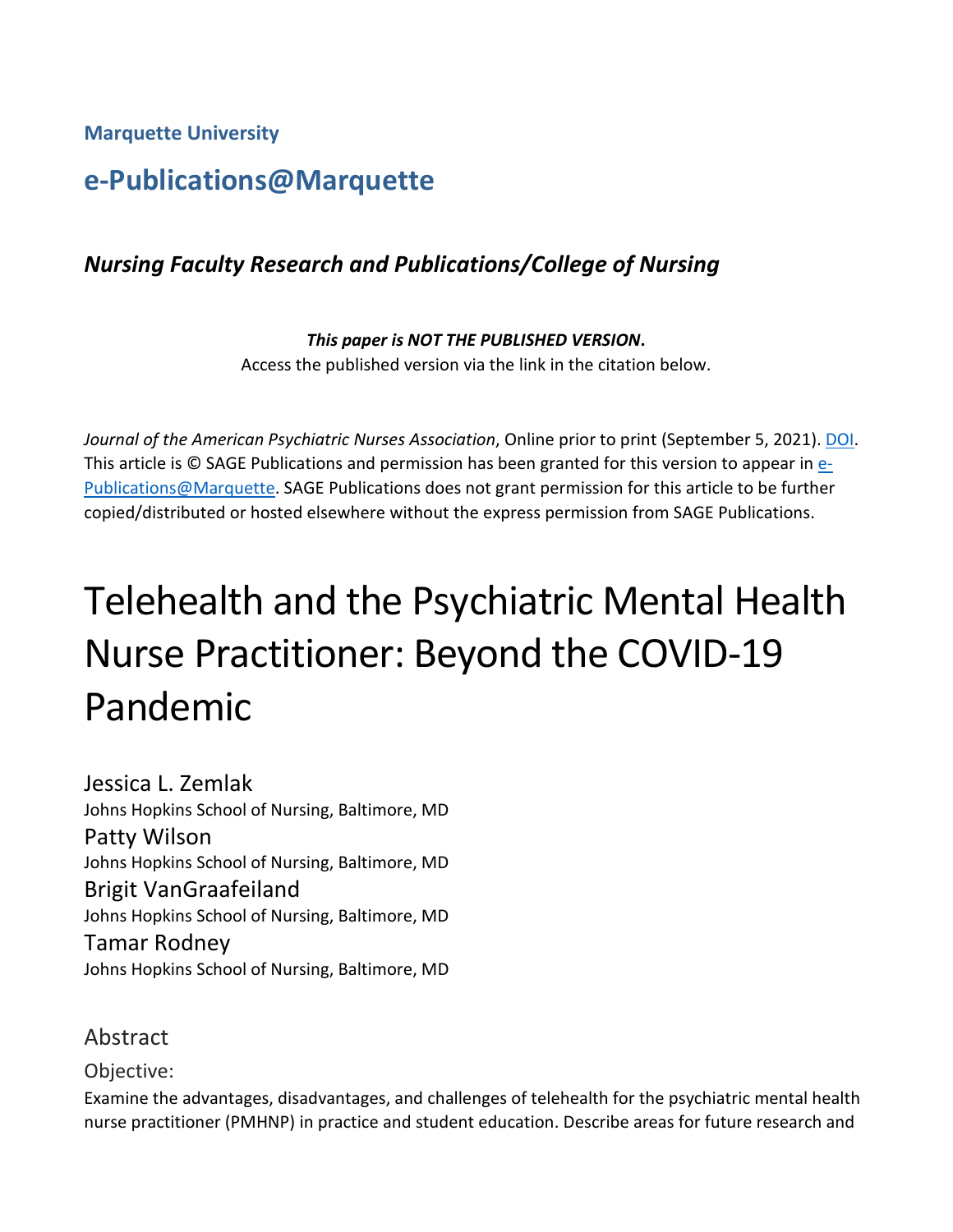policy development regarding telehealth in PMHNP practice and training during and beyond the COVID-19 pandemic.

#### Methods:

Review current evidence, standards of practice, and education for the PMHNP.

#### Results:

Recent rapid pandemic-related shifts in utilization of telehealth for clinical practice and student education have highlighted the advantages, disadvantages, and areas in need of additional study.

#### Conclusions:

Postpandemic telehealth care delivery will likely persist or expand. PMHNPs must advocate for high practice and education standards.

#### Keywords

telemental health, psychiatric nursing practice, nursing education graduate

#### **Introduction**

On March 11, 2020, the World Health Organization declared COVID-19 a global pandemic (Jack et al., 2021; World Health Organization, 2020). To reduce disease transmission, physical distancing measures and stay-at-home orders were enacted. As a result of these measures, psychiatric clinical care rapidly shifted to telehealth platforms (Chen et al., 2020). Telehealth is broadly defined as using telecommunication technology in the provision of clinical health care (U.S. Department of Health and Human Services, 2020). While telehealth was used by mental health providers prior to the pandemic in limited capacities, usage of telehealth became a practice norm during the COVID-19 pandemic. In response, psychiatric mental health nurse practitioners (PMHNPs), who previously saw patients faceto-face, have adapted practice to telehealth platforms to meet patient needs. With the ongoing pandemic, there is a need to safely meet not only the mental health needs of patients but also plan for the future of clinical care and education as telehealth will likely persist postpandemic.

The availability of highly effective COVID-19 vaccines show promise that the end of the pandemic might be on the horizon. However, now that telehealth has become a routine part of PMHNP practice and student education, it is unclear if the return to a previous "normal" will occur. This change in clinical service provision and student clinical education warrants a deeper exploration and understanding. Therefore, we have provided a summary of the advantages, disadvantages, and new challenges of telehealth for PMHNPs during the COVID-19 pandemic. Additionally, we suggest recommendations for future research and policy for clinical practice and education beyond the pandemic.

### Advantages

Prior to the COVID-19 pandemic, telehealth was largely utilized to meet the psychiatric needs of patients in rural and psychiatrically underserved communities. Infrequency of use prepandemic meant that telehealth was not often part of clinical training for PMHNP students. However, there has been an accelerated expansion of telehealth in clinical practice and education in response to COVID-19 physical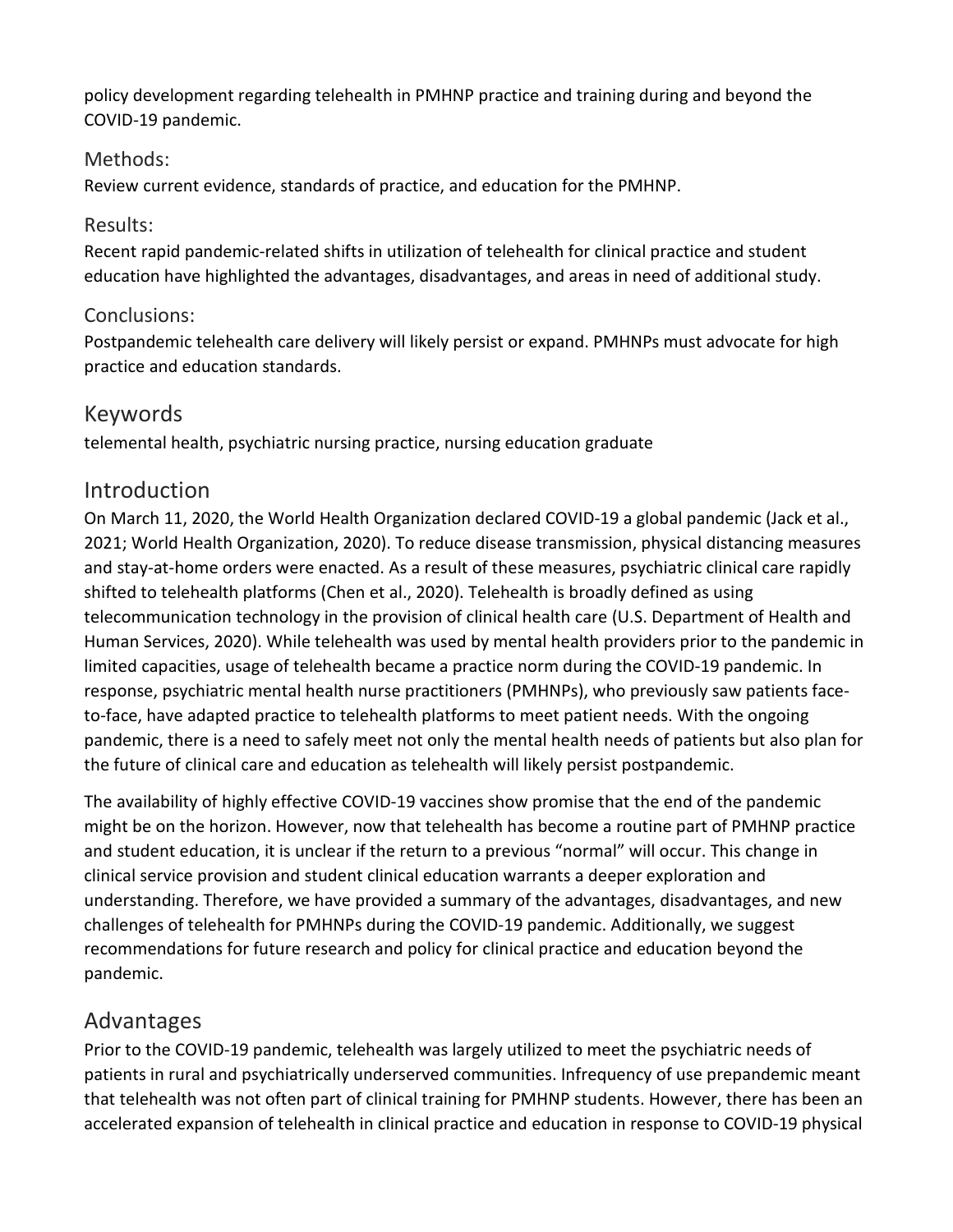distancing practices (Fiks et al., 2021). The increased use of telehealth during the pandemic has highlighted the advantages of telehealth for clinicians, patients, students, and educators.

Prior to the pandemic, insurance reimbursement for telehealth visits was limited resulting in restricted use of telehealth in PMHNP in practice. Previously, Centers for Medicare & Medicaid Services (CMS) reimbursed for telehealth only under limited circumstances constraining the use of these platforms for many clinicians and patients. Improved insurance reimbursement during the pandemic has led to a rapid expansion of telehealth services (CMS, 2020). Under the 1135 new waiver of the Social Security Act, Medicaid and Medicare will pay for primary care office, hospital, and other visits delivered from a patient's home via telehealth (CMS, 2020). Improved insurance reimbursement related to the expansion of waiver 1135 reduced the prohibitive, prepandemic financial barriers to telehealth visits.

Patients receiving telehealth visits might experience improved access to care, improved interdisciplinary care coordination, and reduced risk of illness exposure (Coker et al., 2019). For patients with psychosocial complexities, such as financial strain related to child care costs or limited access to reliable transportation to the PMHNP office, telehealth visits provide an opportunity to access care without the stress and cost related to in-person visits (Coker et al., 2019). Telehealth visits decrease the risk of patient, clinician, and student exposure to respiratory illnesses that they would face with in-person care. This is particularly advantageous during peak communicable viral illness times such as the ongoing COVID-19 pandemic (Feemster et al., 2019). Telehealth platforms allow primary and specialty care providers to collaborate when face-to-face appointments have historically made this challenging (Schaffer et al., 2020).

PMHNP students are able to continue their clinical training with the use of telehealth when in-person clinical experiences are not an option. Students in psychiatrically underserved areas with limited local preceptor opportunities are now able to complete clinical hours with preceptors across the country using telehealth (Schroeder, 2020). These students are receiving expert mentorship and training that they can bring back to communities in need of mental health services. The ability of students to complete clinical hours via telehealth platforms during the pandemic has allowed access to preceptors previously geographically inaccessible for many students.

### Disadvantages

Telehealth usage for mental health care is poised to increase given the highlighted benefits experienced during the pandemic-related expansions in use of these platforms. However, there are disadvantages to expansions of telehealth that should also be considered. Disadvantages include inequities in access to care, patient safety concerns, risk of privacy breaches, and ambiguity regarding efficacy for all clinical situations. Students and educators may not be adequately trained in the provision of clinical education via telehealth platforms. Balancing the advantages of telehealth with lessons learned during the COVID-19 pandemic regarding the disadvantages of this care modality are key to driving future policy, practice, and student education guidelines.

The nature of telehealth engagement requires the use of telecommunication devices and access to the internet. Lack of reliable internet is a threat to health equity with telehealth care delivery. Disparities in access to broadband internet required for telehealth exist for racial minorities, older adults, rural residents, and those with lower levels of education and income (Pew Research Center, 2019). These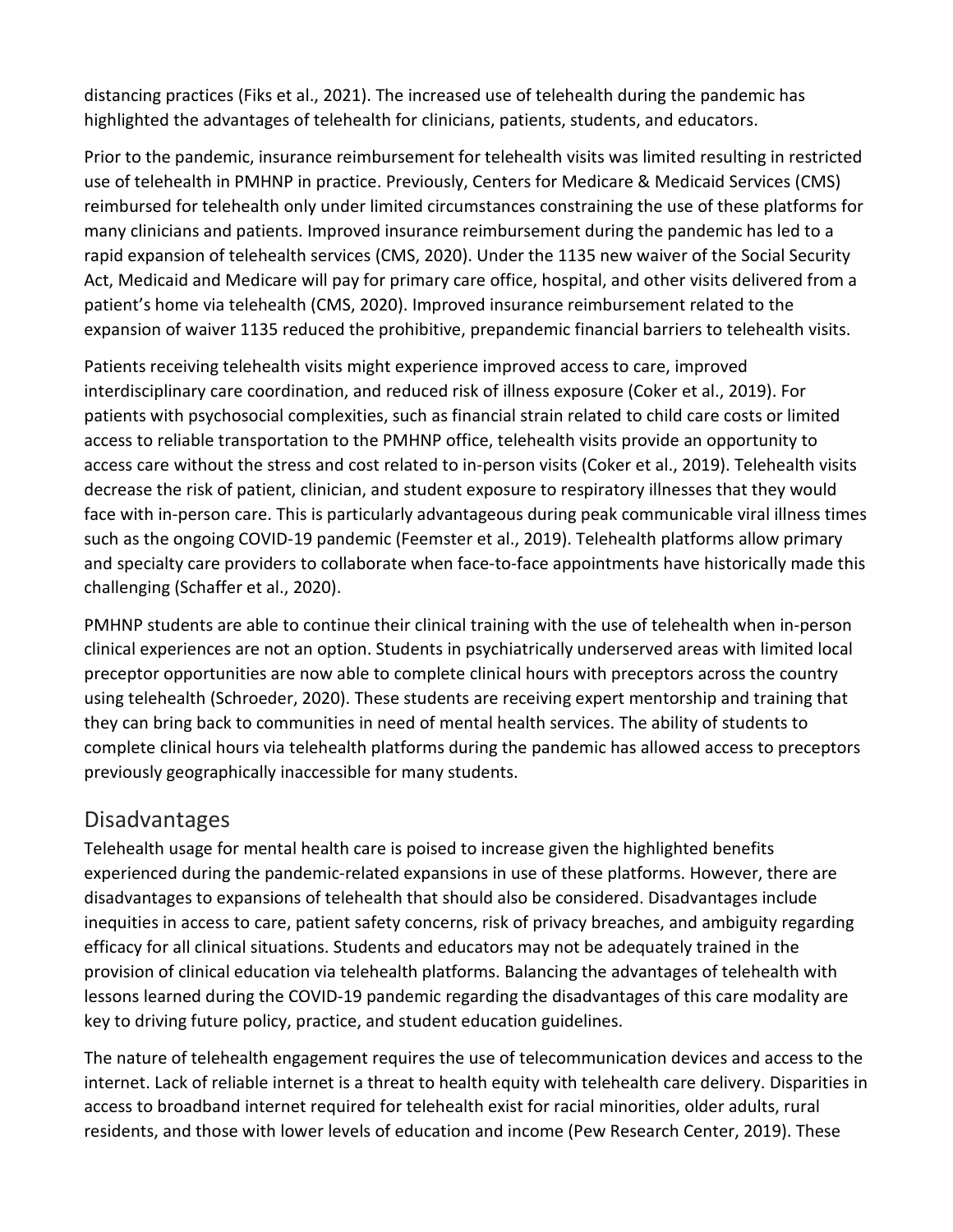disparities in access may drive mental health disparities among these groups in the future. Those patients who have access to reliable broadband internet may still be challenged with lack of familiarity with online platforms. The lack of familiarity with telehealth platforms and/or inequalities related to the financial burden of broadband internet access may result in feelings of defeat even before engagement in care with the PMHNP has begun.

Privacy and safety for the patient in the home setting of care warrants special consideration for the PMHNP when using telehealth platforms. We have seen dramatic increases in intimate partner violence during the COVID-19 pandemic (Evans, 2020). When care is offered in person, patient privacy and safety is traditionally protected "behind closed doors." The presence of physical privacy with inperson encounters can be protective for patients under threat of violence from a partner in the home. Introducing telehealth services in the home requires that patients have a safe space for discussion of health concerns to ensure that a similar "behind closed doors" privacy provision is maintained with telehealth visits. Inclusion of safety plans for patients at risk for interpersonal violence receiving telehealth care services are warranted (Jack et al., 2021).

Creating this "behind closed doors" privacy in a telehealth encounter is critical for patients to safely disclose stigmatizing experiences not only in individual but also in group therapy. Threats to confidentiality might be compounded with group therapy via telehealth (Brouwers, 2020). Each participant must ensure a private space for telehealth visits to ensure the privacy of all participants. The lack of physical space for telehealth visits, fear of experiencing stigma for engaging in mental health services by others in the home, or potential safety risks for those experiencing interpersonal violence may drive future disparities in access to care via telehealth.

Telehealth platforms may not be advantageous for all conditions and clinical scenarios. For example, patients in crisis or those experiencing active delusions or cognitive alterations might be at a disadvantage if care is only offered via telehealth encounters. Trust building and clinical assessments might be hampered for these patients and situations. For other patients in therapeutic groups, engaging in telehealth groups versus in-person visits may also provide variable experiences (Waller et al., 2020; Wootton, 2016). These considerations may limit the range of services that can be provided via telehealth.

There are disadvantages to using telehealth in the training of PMHNP students. Training in the use of telehealth was not often incorporated into didactic coursework prior to the pandemic; thus, students may feel underprepared to provide care virtually proficiently (Springer et al., 2020; Traube et al., 2021). Telehealth as a learning platform may feel impersonal, especially for students who are utilizing this as an exposure to learning clinical skills and techniques (Henry et al., 2021). There is a potential loss of connectedness and inability to establish trust or forming a therapeutic relationship with a patient due to a loss of nonverbal cues (Roesler, 2017).

#### New Challenges

There are new challenges in PMHNP practice and clinical education related to the rapid adaptation and expansion of use of telehealth during the COVID-19 pandemic. While clinicians and patients enjoyed benefits of telehealth care platforms during the pandemic, we learned about new challenges related to health equity in care access and care of special populations such as those with disabilities related to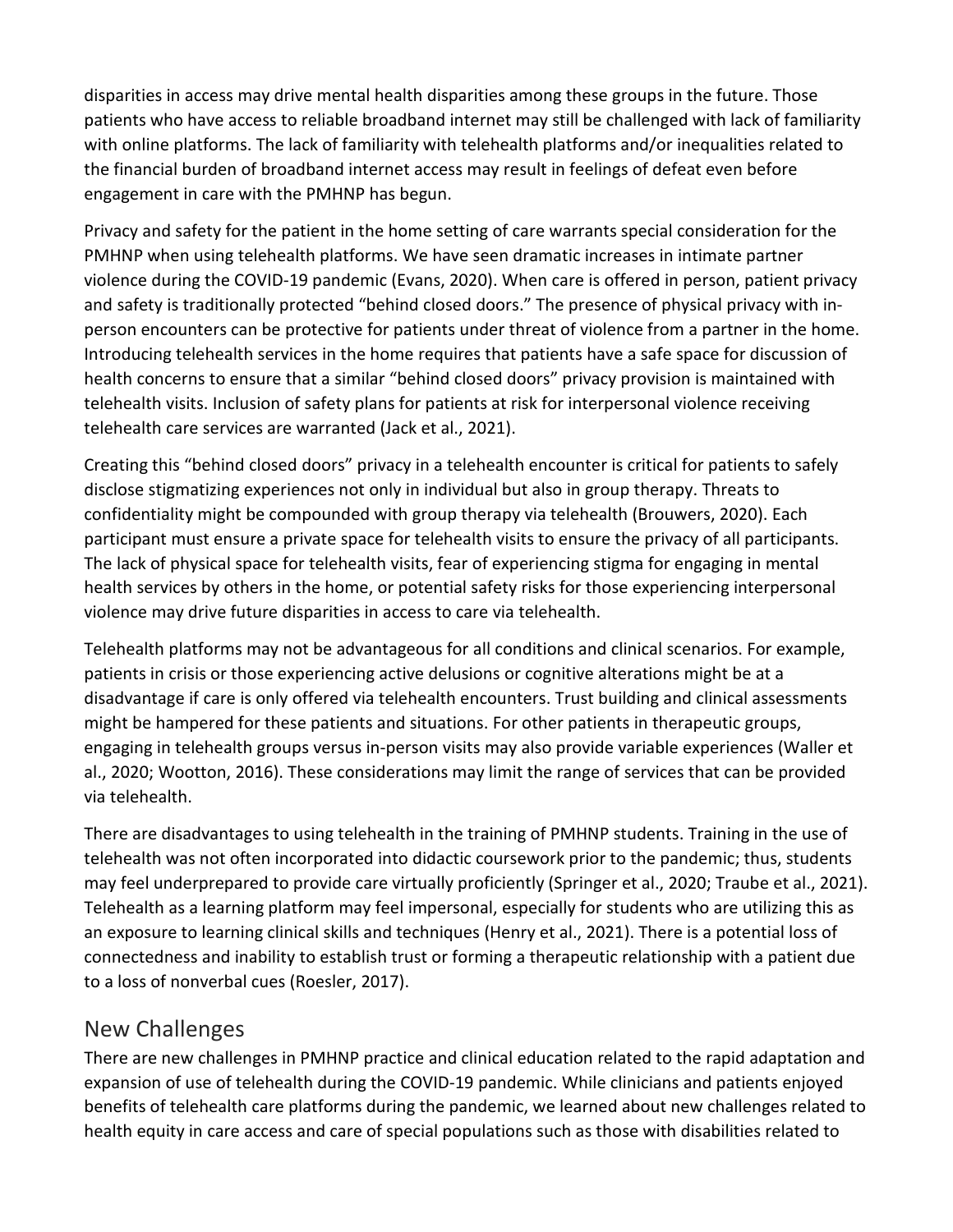increased utilization of these care platforms. Additionally, those PMHNPs providing training and mentorship to student nurse practitioners are now having to define and shape clinical education in virtual encounters. Telehealth has become integrated into the provision of mental health services, but PMHNPs face new challenges regarding patient safety, health equity, clinical practice, and clinical education during the pandemic and beyond as formal telehealth guidelines are lacking or formative.

While current licensing and insurance reimbursement guidelines adopted during the pandemic have allowed for PMHNPs to regularly utilize telehealth, many clinicians did not have previous training on best practices and standards of care specific to these care platforms. The American Psychiatric Association and the American Telemedicine Association developed best practices for telehealth health services in 2018 (Shore et al., 2018). However, the rapid transition to this care model may leave many PMHNPs uncertain of best practice and in need of additional training and mentorship in this care model (Finley et al., 2020). For example, PMHNPs have well established protocols and procedures for patient safety and managing the care of patients in crisis during in-person visits. When providing care via telehealth, PMHNPs must similarly develop clear procedures and guidelines to manage patients in crisis such as those experiencing suicidal ideation. As expansion of licensing rules may result in patients and PMHNPs being in different geographic areas, it is vital for safety protocols to consider the patient's location and local resources. This must include identifying local collaborators and resources that can be called on to ensure patient safety during crises (Luxton et al., 2014).

In addition to developing practice guidelines for patients in crisis, PMHNPs must consider the needs of special populations such as those with disabilities in telehealth protocols. Telehealth may present unique challenges in care equity for patients with disabilities. There is considerable heterogeneity in the disability community that may have differential impacts and experiences with telehealth mental health care (Valdez et al., 2021). For some individuals with mobility disabilities, the movement to telehealth may reduce the stress and burden of transportation and facilities lacking accommodations needed for ease of access. However, those individuals with sensory impairments, such as the visually impaired or the deaf community, may struggle to engage or connect with the PMHNP via telehealth platforms. Among individuals with cognitive impairments, telehealth visits might present an added stress and burden to care engagement. As telehealth becomes integrated into care as a practice norm, there is a need for careful design and implementation considerations of these platforms to ensure equal access and care quality for individuals with disabilities (Valdez et al., 2021).

Beyond direct patient care protocols regarding safety and care of special populations, practice guidelines related to technology and privacy are needed for telehealth visits. Technology and platforms used for telehealth services rapidly evolved in response to increased use during the pandemic. The need to ensure that these platforms are Health Insurance Portability and Accountability Act (HIPAA) compliant is essential. However, how those privacy standards are established and maintained warrant clear description and outline in standard telehealth practice of care guidelines (Gabriel et al., 2018; HIPAA, 2021). Protecting patient privacy in the constantly evolving technologic frontier of telehealth is an ongoing challenge as this care model continues to be integrated into pandemic and postpandemic clinical practice for PMHNPs.

Many PMHNPs are taking on the added role of mentoring and training students using telehealth platforms. These mentors are providing vital training to students, but there is a paucity of guidance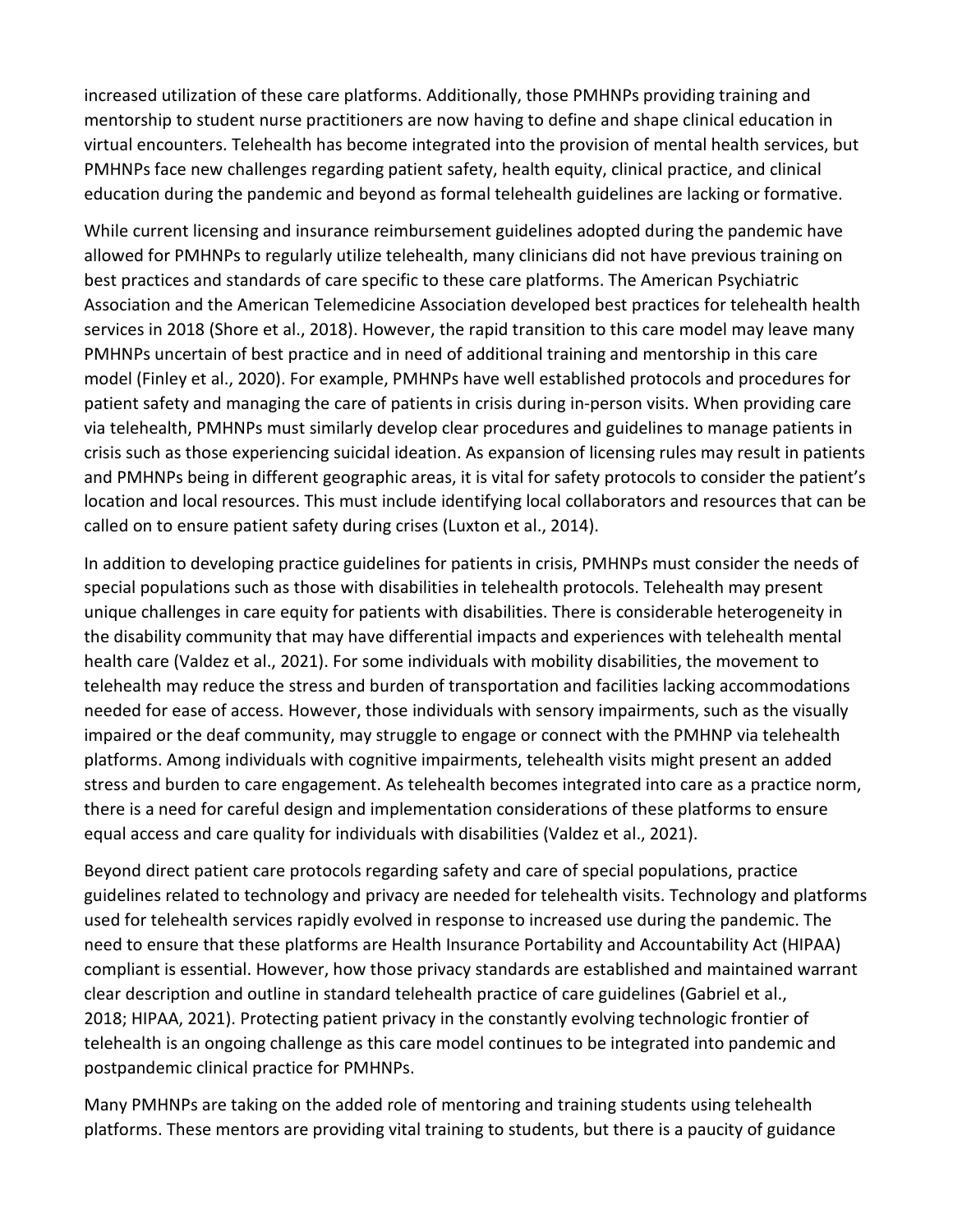regarding how these experiences should occur for mentors, mentees, and patients. Educators need guidelines in best practice for mentorship using telehealth platforms for student clinical training (Johnson et al., 2020). Prior to coming to the clinical site, students should receive didactic course material in the provision of telehealth services (List et al., 2019). In the absence of didactic course materials in PMHNP curricula on telehealth platforms, clinical preceptors are training students during clinical rotation. This may result in variability of training experiences for students and an added burden to preceptors. Telehealth practice guidelines for educators and didactic coursework for students are needed to create uniformity in student training in telehealth services.

## Future Research and Policy

PMHNP clinician, educator, and student experiences with telehealth during the COVID-19 pandemic must drive future PMNHP research and policy initiatives. Telehealth is a promising delivery model for mental health services; however, there is a paucity of research contributing to the literature from PMHNPs (Finley et al., 2020; Goldin et al., 2021). Previous literature regarding telehealth in practice and education examines telehealth use in physician practice rather than PMHNPs. PMHNPs differ from physician colleagues with regard to education, training, practice regulations, and licensure; therefore, research among PMHNPs is necessary (Finley et al., 2020; Schroeder, 2020).

Prior to the pandemic, physicians adopted a streamlined approach to compact licensure, and currently, 29 states participate in physician compact licensure agreements (Adashi et al., 2021). Efforts for similar compact licensure for advanced practice registered nurses is supported by leading nursing organizations, but legislation has not found similar traction in formalizing compact licensure as physician peers (Hahn, 2019). PMHNP licensing during the pandemic has allowed for loosening of state licensing restrictions. Postpandemic, PMHNPs must advocate for the care of their patients by demanding that governing bodies update licensing regulations inclusive of compact licensure to allow for continued access to vital mental health services.

Access to broadband internet has been named a social determinant of health during the pandemic because it is the necessary link to telehealth health services (Benda et al., 2020). However, health inequities in access to broadband internet exist (Smith & Raskin, 2020). In identification of these care inequities, Healthy People 2030 has included increasing population-level broadband internet access as an objective (Office of Disease Prevention and Health Promotion, 2018). To advocate for the integration of telehealth in both education and practice, PMHNPs should insist that policymakers establish equitable access to technology infrastructure to support telehealth for both providers and patients (Kannarkat et al., 2020). Inadequate or lack of internet services limits the accessibility of services to those who may need the services the most. PMHNPs should advocate for state and federal legislation to address access to broadband internet, and that promotes health equity (Smith & Raskin, 2020).

Inequities in telehealth care access also extend to persons living with disabilities. There is a risk that persons with disabilities might experience widening health disparities if careful consideration and adaptation of telehealth platforms to meet care needs is not considered. Future research exploring best practices for adaptation of telehealth care for persons with disabilities is necessary. PMHNPs must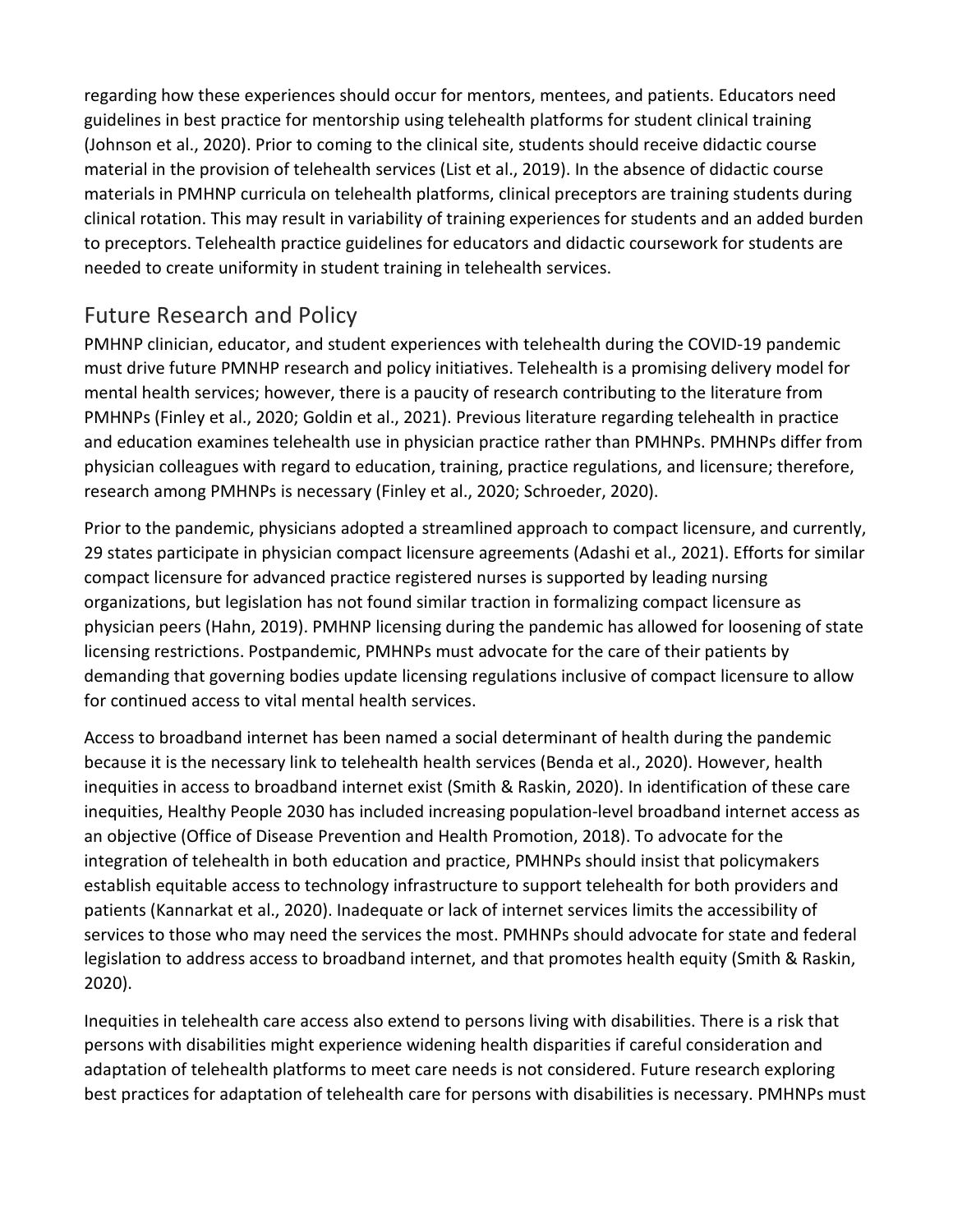advocate for policies that support equitable access with appropriate adaptations of telehealth services for persons with disabilities.

PMHNPs must prepare for the predicted mental health fallout from the COVID-19 pandemic through clinical training and education of students (Estes & Thompson, 2020). PMHNPs are charged with establishing formal telehealth education curriculum requirements to increase a telehealth-ready mental health workforce. PMHNP education on the use of telehealth platforms must be agile and responsive to the evolving needs of helping students meet the core competencies for entry into practice. Future practice guidelines governing student training in telehealth care provision could be driven by research among students who completed training during the pandemic. Surveys of PMHNP students after graduation to assess comfort and competency in the PMHNP role after receiving clinical training largely through telehealth patient encounters should be considered. Telehealth will likely be an enduring legacy of the COVID-19 pandemic; thus, PMHNP students must receive didactic and clinical training to effectively deliver care on this modality in the future.

## **Conclusions**

The COVID-19 pandemic has been one of the most challenging times in modern history. Telehealth, however, has offered patients, clinicians, and students an opportunity to stay engaged during these unprecedented times. Improved reimbursement for telehealth and loosening of cross-state licensing for PMHNPs have reduced barriers to care during the pandemic. We have, however, seen threats to health equity grow during the rapid expansion of telehealth for those with limitations in access to broadband internet or for those with disabilities affecting care engagement. Students and educators have adapted rapidly to provide training and clinical experiences via telehealth. These rapid expansions in clinical care and education have brought to the forefront the need for research and policy to ensure high standards and equity in clinical care and education. PMHNPs have risen to the challenge of providing patient care and student education during the pandemic, and through lessons learned, they will be prepared to engage to expand and/or create policy and practice standards for telehealth services beyond the crisis.

### Author Note

Jessica L Zemlak PhD, MSN, RN is currently an Assistant Professor at Marquette University College of Nursing in Milwaukee, WI.

## Author Roles

JLZ and TR conceived the article and determined methods. All four authors contributed to researching, organizing, and writing the manuscript. JLZ wrote the abstract, introduction, new challenges, and conclusion sections. BV wrote the advantages section, TR wrote the disadvantages section, and PW wrote the future research and policy section. All authors reviewed the final draft prior to submitting for publication.

## Declaration of Conflicting Interests

The authors declared no potential conflicts of interest with respect to the research, authorship, and/or publication of this article.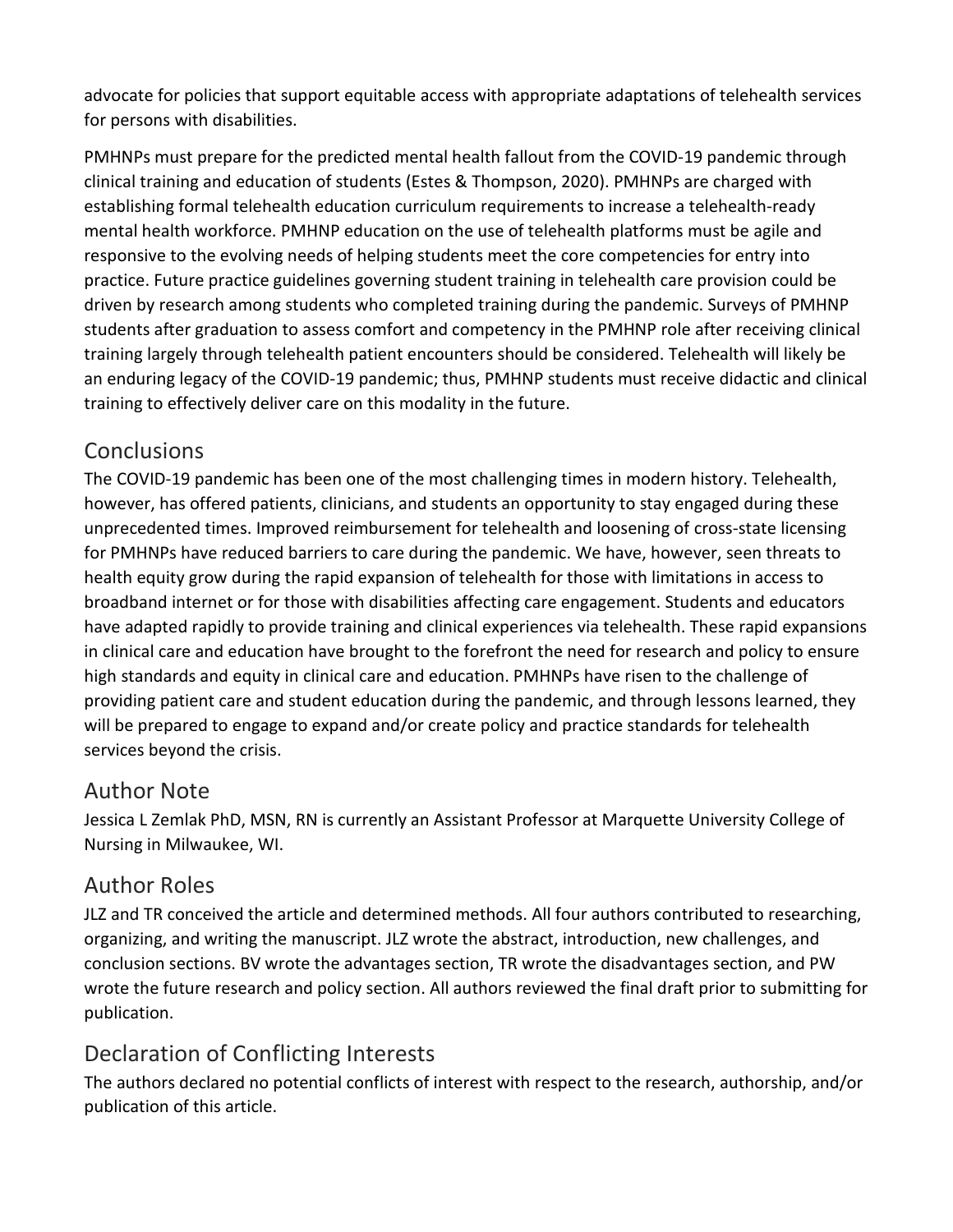# Funding

The authors received no financial support for the research, authorship, and/or publication of this article.

# References

| Adashi, E. Y., Cohen, I. G., McCormick, W. L. (2021). The Interstate Medical Licensure Compact:                  |
|------------------------------------------------------------------------------------------------------------------|
| Attending to the underserved. JAMA Journal of the American Medical Association,                                  |
| 325(16), 1607-1608. https://doi.org/10.1001/jama.2021.1085                                                       |
| Benda, N. C., Veinot, T. C., Sieck, C. J., Ancker, J. S. (2020). Broadband internet access is a social           |
| determinant of health! American Journal of Public Health, 110(8), 1123-                                          |
| 1125. https://doi.org/10.2105/AJPH.2020.305784                                                                   |
| Brouwers, E. P. M. (2020). Social stigma is an underestimated contributing factor to unemployment                |
| in people with mental illness or mental health issues: Position paper and future directions.                     |
| BMC Psychology, 8(1), 36. https://doi.org/10.1186/s40359-020-00399-0                                             |
| Centers for Medicare & Medicaid Services . (2020). Medicare telemedicine health care provider fact               |
| sheet. https://www.cms.gov/newsroom/fact-sheets/medicare-telemedicine-health-care-                               |
| provider-fact-sheet                                                                                              |
| Chen, J. A., Chung, W.-J., Young, S. K., Tuttle, M. C., Collins, M. B., Darghouth, S. L., Longley, R., Levy,     |
| R., Razafsha, M., Kerner, J. C., Wozniak, J., Huffman, J. C. (2020). COVID-19 and telepsychiatry:                |
| Early outpatient experiences and implications for the future. General Hospital Psychiatry,                       |
| 66, 89-95. https://doi.org/10.1016/j.genhosppsych.2020.07.002                                                    |
| Coker, T. R., Porras-Javier, L., Zhang, L., Soares, N., Park, C., Patel, A., Tang, L., Chung, P. J., Zima, B. T. |
| (2019). A telehealth-enhanced referral process in pediatric primary care: A cluster                              |
| randomized trial. Pediatrics, 143(3), e20182738. https://doi.org/10.1542/peds.2018-2738                          |
| Estes, K. D., Thompson, R. R. (2020). Preparing for the aftermath of COVID-19: Shifting risk and                 |
| downstream health consequences. Psychological Trauma: Theory, Research, Practice, and                            |
| Policy, 21(S1), S31-S32. https://doi.org/10.1037/tra0000853                                                      |
| Evans, D. P. (2020). COVID-19 and violence: A research call to action. BMC Women's Health,                       |
| 20(1), 249. https://doi.org/10.1186/s12905-020-01115-1                                                           |
| Feemster, K., Localio, R., Grundmeier, R., Metlay, J. P., Coffin, S. E. (2019). Incidence of healthcare-         |
| associated influenza-like illness after a primary care encounter among young children. Journal                   |
| of the Pediatric Infectious Diseases Society, 8(3), 191-                                                         |
| 196. https://doi.org/10.1093/jpids/piy023                                                                        |
| Fiks, A. G., Jenssen, B. P., Ray, K. N. (2021). A defining moment for pediatric primary care telehealth.         |
| JAMA Pediatrics, 175(1), 9-10. https://doi.org/10.1001/jamapediatrics.2020.1881                                  |
| Finley, B. A., Shea, K. D., Maixner, R., Slebodnik, M. (2020). Advanced practice registered nurses               |
| using synchronous telepsychiatry: An integrative systematic review. Journal of the American                      |
| Psychiatric Nurses Association, 27(4), 271-282. https://doi.org/10.1177/1078390320939159                         |
| Gabriel, M. H., Noblin, A., Rutherford, A., Walden, A., Cortelyou-Ward, K. (2018). Data breach                   |
| locations, types, and associated characteristics among US hospitals. American Journal of                         |
| Managed Care, 24(2), 78-84.                                                                                      |
| Goldin, D., Maltseva, T., Scaccianoce, M., Brenes, F. (2021). Cultural and practical implications for            |
| psychiatric telehealth services: A response to COVID-19. Journal of Transcultural Nursing,                       |
| 32(2), 186-190. https://doi.org/10.1177/1043659620973069                                                         |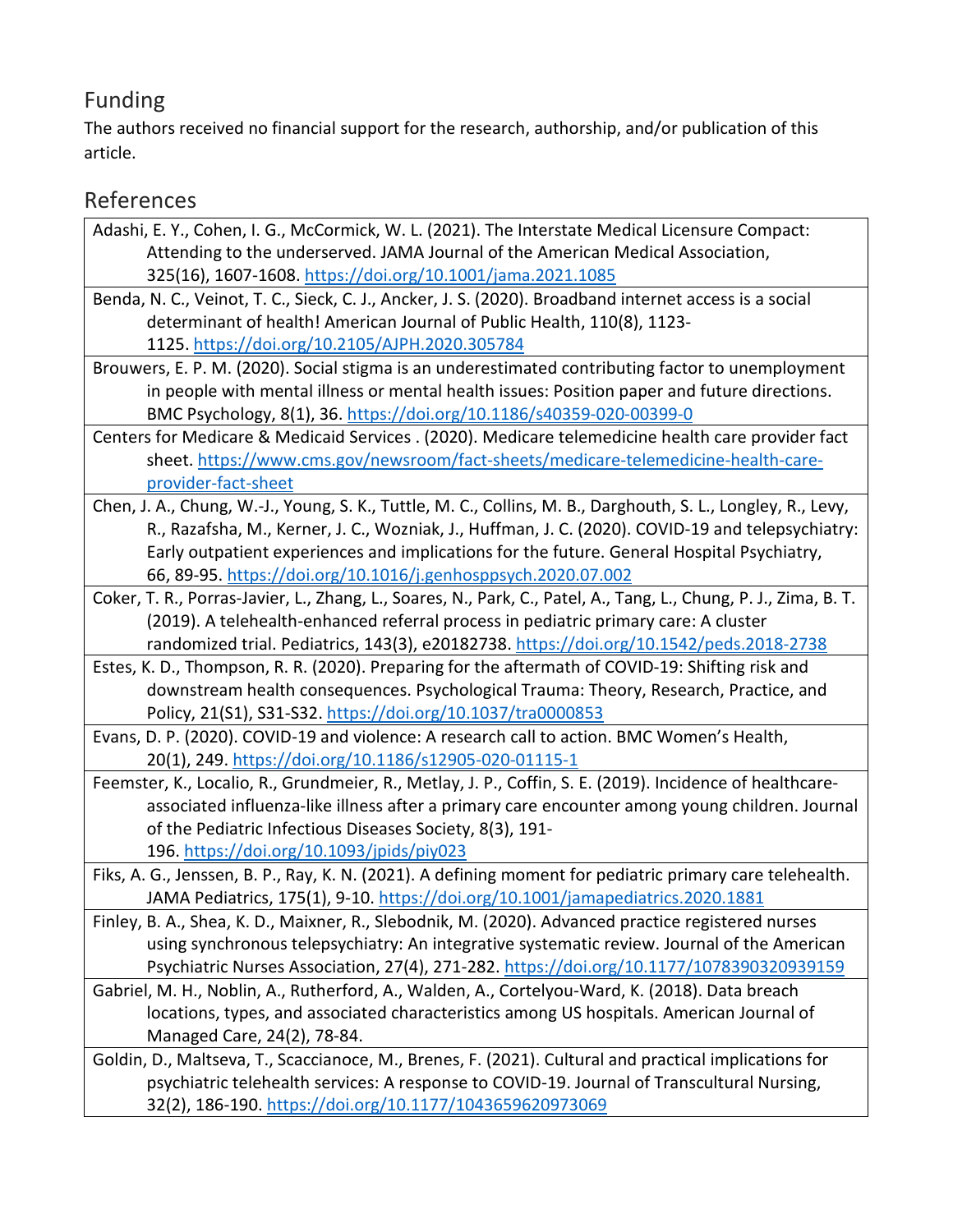| Hahn, J. A. (2019). The perceptions and experiences of national regulatory nurse leaders in                                                                                           |
|---------------------------------------------------------------------------------------------------------------------------------------------------------------------------------------|
| advancing the advanced practice registered nurse compact policy agenda. Journal of the                                                                                                |
| American Association of Nurse Practitioners, 31(4), 255-                                                                                                                              |
| 262. https://doi.org/10.1097/JXX.0000000000000135                                                                                                                                     |
| Health Insurance Portability and Accountability Act. (2021). Healthcare data breach                                                                                                   |
| statistics. https://www.hipaajournal.com/healthcare-data-breach-statistics/                                                                                                           |
| Henry, B. W., Billingsly, D., Block, D. E., Ehrmann, J. (2021). Development of the teaching                                                                                           |
| interpersonal skills for telehealth checklist. Evaluation & the Health Professions. Advance                                                                                           |
| online publication https://doi.org/10.1177/0163278721992831                                                                                                                           |
| Jack, S. M., Munro-Kramer, M. L., Williams, J. R., Schminkey, D., Tomlinson, E., Jennings Mayo-                                                                                       |
| Wilson, L., Bradbury-Jones, C., Campbell, J. C. (2021). Recognising and responding to intimate                                                                                        |
| partner violence using telehealth: Practical guidance for nurses and midwives. Journal of                                                                                             |
| Clinical Nursing, 30(3-4), 588-602. https://doi.org/10.1111/jocn.15554                                                                                                                |
| Johnson, D. S., Ling, A., Melino, K. (2020). Exploring readiness for teleprecepting in psychiatric                                                                                    |
| mental health nurse practitioner training. Journal of the American Psychiatric Nurses                                                                                                 |
| Association, 27(2), 169-173. https://doi.org/10.1177/1078390320948127                                                                                                                 |
| Kannarkat, J. T., Smith, N. N., McLeod-Bryant, S. A. (2020). Mobilization of telepsychiatry in response                                                                               |
| to COVID-19: Moving toward 21st century access to care. Administration and Policy in Mental                                                                                           |
| Health and Mental Health Services Research, 47(4), 489-                                                                                                                               |
| 491. https://doi.org/10.1007/s10488-020-01044-z                                                                                                                                       |
| List, B. A., Saxon, R., Lehman, D., Frank, C., Toole, K. P. (2019). Improving telehealth knowledge in                                                                                 |
| nurse practitioner training for rural and underserved populations. Journal of Nursing                                                                                                 |
| Education, 58(1), 57-60. https://doi.org/10.3928/01484834-20190103-10                                                                                                                 |
| Luxton, D. D., Pruitt, L. D., Osenbach, J. E. (2014). Best practices for remote psychological assessment                                                                              |
| via telehealth technologies. Professional Psychology: Research and Practice, 45(1), 27-                                                                                               |
| 35. https://doi.org/10.1037/a0034547                                                                                                                                                  |
| Office of Disease Prevention and Health Promotion . (2018). Healthy People 2030                                                                                                       |
| framework. https://www.healthypeople.gov/2020/About-Healthy-People/Development-                                                                                                       |
| <b>Healthy-People-2030/Framework</b>                                                                                                                                                  |
| Pew Research Center . (2019). Internet/broadband fact                                                                                                                                 |
| sheet. https://www.pewresearch.org/internet/fact-sheet/internet-broadband/                                                                                                            |
| Roesler, C. (2017). Tele-analysis: The use of media technology in psychotherapy and its impact on                                                                                     |
| the therapeutic relationship. Journal of Analytical Psychology, 62(3), 372-                                                                                                           |
| 394. https://doi.org/10.1111/1468-5922.12317                                                                                                                                          |
| Schaffer, C. T., Nakrani, P., Pirraglia, P. A. (2020). Telemental health care: A review of efficacy and                                                                               |
| interventions. Telehealth and Medicine Today, 5(4). https://doi.org/10.30953/tmt.v5.218<br>Schroeder, R. A. (2020). Adaptation or revolution: Telemental health and advanced practice |
| psychiatric nursing during COVID-19. Journal of the American Psychiatric Nurses Association.                                                                                          |
| Advance online publication. https://doi.org/10.1177/1078390320970638                                                                                                                  |
| Shore, J. H., Yellowlees, P., Caudill, R., Johnston, B., Turvey, C., Mishkind, M., Krupinski, E., Myers, K.,                                                                          |
| Shore, P., Kaftarian, E., Hilty, D. (2018). Best practices in videoconferencing-based telemental                                                                                      |
| health April 2018. Telemedicine and E-Health, 24(11), 827-                                                                                                                            |
| 832. https://doi.org/10.1089/tmj.2018.0237                                                                                                                                            |
| Smith, S., Raskin, S. (2020). Achieving health equity: Examining telehealth in response to a pandemic.                                                                                |
| Journal for Nurse Practitioners, 17(2), 214-217. https://doi.org/10.1016/j.nurpra.2020.10.001                                                                                         |
|                                                                                                                                                                                       |